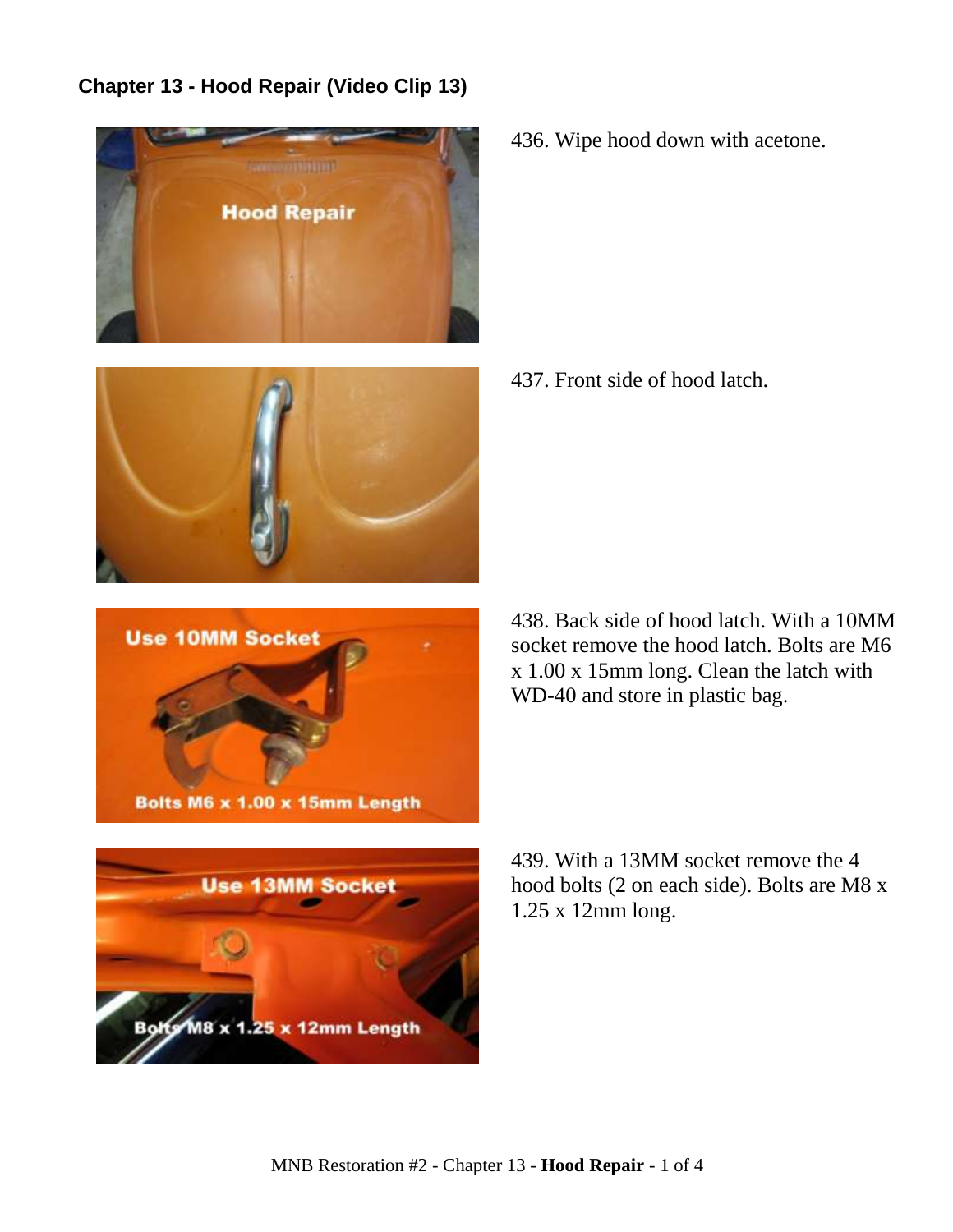



440. Hood removed. Check for dents to be hammered out.

441. Sand with 120 grit sandpaper dry then 220 grit sandpaper wet.

*(Work on this section - 3 Hours)*



*(Work on this section - 2 Hours)*

443. Back side of hood after second coat of prime paint. After sanding and prepping a third coat of prime was painted on the back side.

*(Work on this section - 3 Hours)*



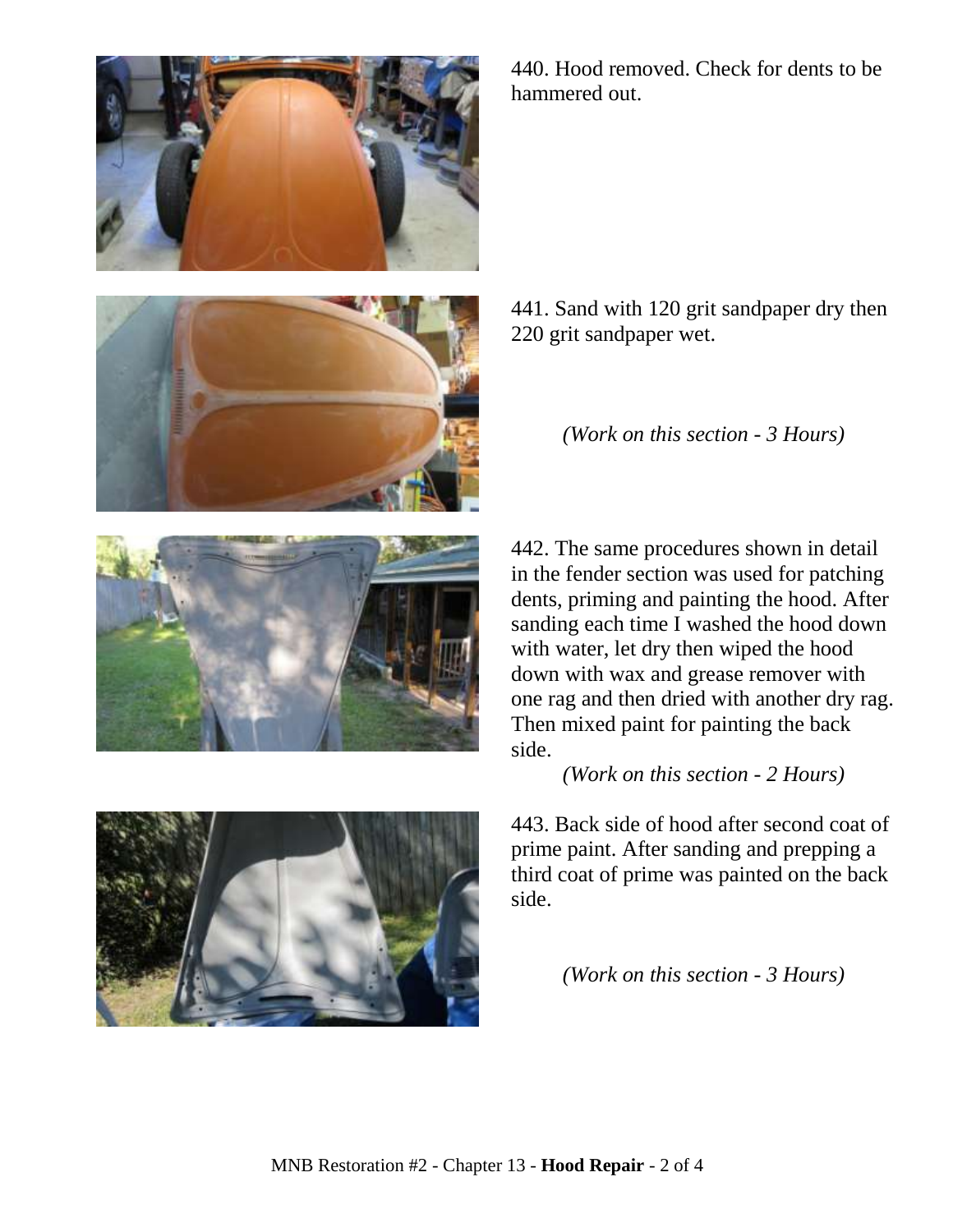







444. Sand the front side of the hood and make sure the area between the louvers are sanded well and the frame area under the louvers are cleaned. I used a narrowed tooth brush to clean this area.

445. Wash the hood, let dry then wiped the hood with wax and grease remover with one rag and then dry with another dry rag. Then mixed paint for painting the front side.

*(Work on this section -1 Hour)* I painted the front side and was not happy with the results.

*(Work on this section -2 Hours)*

446. After all my practice work I seemed to have gotten worst on the first coat of paint on the front side of the deck lid and hood, so I called in my paint consultant, Vic Diabin to give me a refresher class on painting. It appeared that I had:

- Spray gun not adjusted properly
- Paint to thick
- Held gun to far away from surface
- I moved the gun to fast

Vic, painted two coats on the front side. *(Work on this section -2 Hours)*

447. I used all kinds of methods to clean or sand the inside of the air vent area as shown. A total of 4 Coats of prime was painted on the back side and 6 coats of prime on the front side. The hood was then stored awaiting final rubdown and painting.

*(Work on this section -2 Hours)*